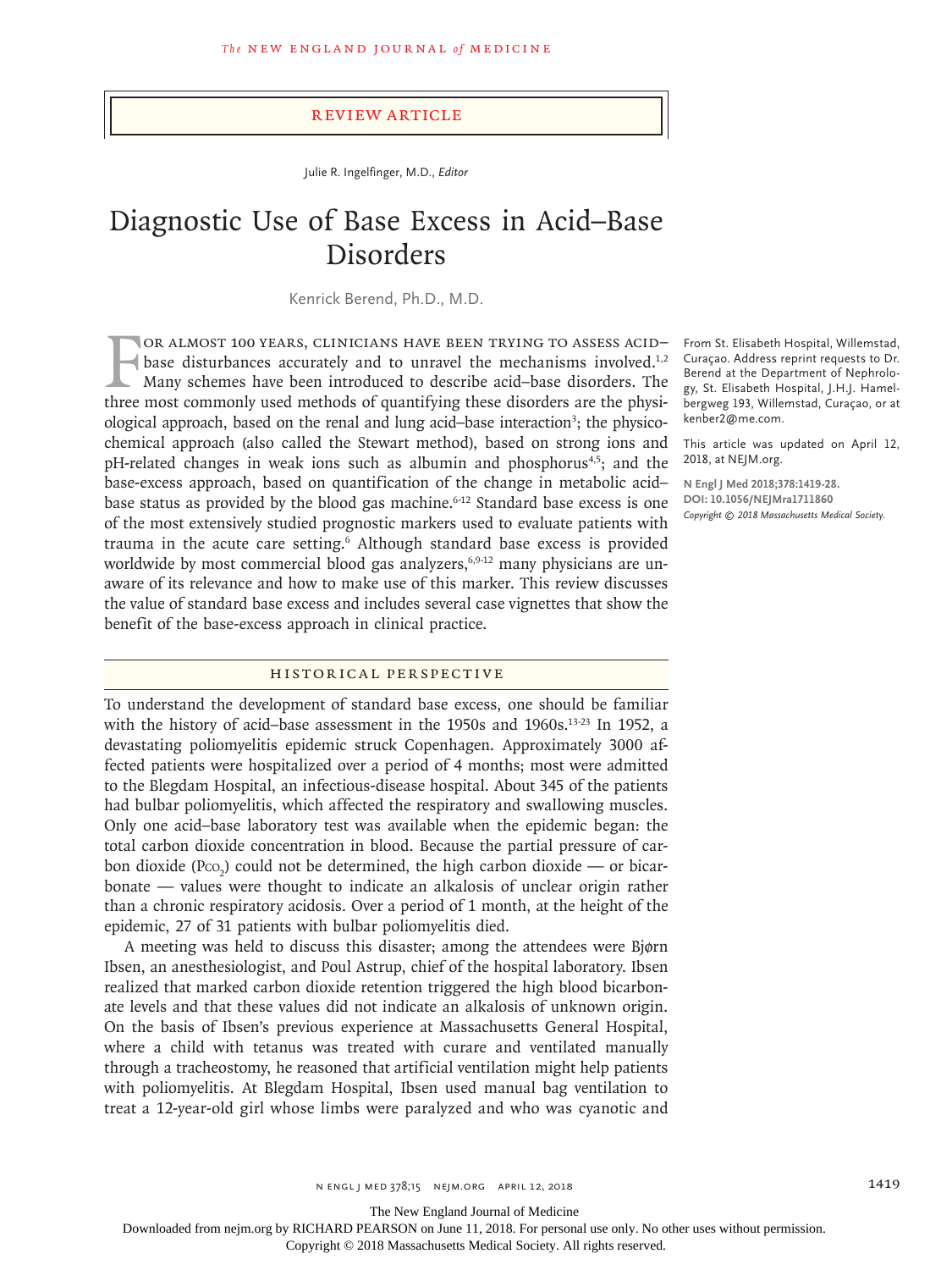gasping for breath.13 She was ventilated successfully through a cuffed endotracheal tube after undergoing a tracheotomy. Subsequently, 1500 medical and dental students were recruited to provide ventilation for patients with poliomyelitis at Blegdam Hospital, for a total of 165,000 hours of ventilatory support, and as a result, the lives of about 100 patients were saved.

The selection of candidates for supportive ventilation was largely based on the measurement of  $PCO<sub>2</sub>$  in blood. A small pH meter was provided by a local company, and by applying the Henderson–Hasselbalch equation, using pH and bicarbonate,  $P_{\text{CO}_2}$  could be extrapolated with the use of a diagram, $14$  heralding a new clinical acid–base era. In 1958, in an attempt to find a simple method to assess the metabolic component of acid–base status, Astrup and Siggaard-Andersen, from Copenhagen, developed the concept of base excess after examining the results of human blood titrations.24,25 Their thinking evolved from the concept of whole-blood buffer base, developed by Singer and Hastings in 1948 to describe the metabolic disturbances of acid– base equilibrium.26 The buffer base is considered to be the sum of weak acid (buffer) anions in plasma, including hemoglobin, plasma proteins, phosphate, and bicarbonate.25-30 Blood base excess was considered to be a measurement independent of the respiratory component, as well as a measurement that could replace plasma bicarbonate. Base excess is the amount of strong acid (in millimoles per liter) that needs to be added in vitro to 1 liter of fully oxygenated whole blood to return the sample to standard conditions (pH of 7.40,  $Pco<sub>2</sub>$  of 40 mm Hg, and temperature of 37°C).<sup>7,25-27</sup> Under these standard conditions, base excess will be 0 mmol per liter by definition.

Base excess was assumed to be the first accurate index of the nonrespiratory component of acid–base balance. Nevertheless, the usefulness of base excess was questioned by an American group, headed by Schwartz and Relman, leading to what was called "the great trans-Atlantic acid–base debate."29,30 They argued that since, in the body, plasma is in continuity with interstitial fluid, which has limited buffer capacity, deriving plasma base excess from blood samples in vitro is inaccurate. Siggaard-Andersen answered this challenge by estimating a hemoglobin concentration of 50 g per liter for calculation, which

would reduce the apparent buffer capacity of a blood sample in vitro. That maneuver provided an assessed base excess now known as standard base excess,<sup>1,15,27</sup> which reflects the role of hemoglobin as a buffer in the extracellular fluid. Depending on the algorithm used, standard base excess is calculated as 30 to 50 g per liter, which is essentially the estimated hemoglobin concentration in the extracellular fluid (one third of the blood hemoglobin concentration). $27$  In contrast, the American group offered six steps for calculating changes in the  $PCO<sub>2</sub>$  or bicarbonate level for changes in, respectively, the bicarbonate level or  $Pco<sub>2</sub>$  (Table 1) and supported the elimination of standard base excess from printouts.30 Nevertheless, standard base excess is still provided by most blood gas machines and is used widely in clinical studies and in clinical practice throughout the world.<sup>6,15</sup>

# BASE-EXCESS NOMENCLATURE and Equations

The nomenclature for base excess can be confusing 1,7,15,25,27,32-40 (Table 2; and Table S1 in the Supplementary Appendix, available with the full text of this article at NEJM.org). The term "base excess" is used in clinical practice, but the available blood gas devices calculate either the standard base excess (SBE), also called the base excess of the extracellular fluid ( $BE<sub>ECF</sub>$ ), or the base excess of blood  $(BE_B)$ . The printouts provide  $BE<sub>BCE</sub>$ , BE<sub>R</sub>, or both. Unfortunately,  $BE<sub>BCE</sub>$  and  $BE<sub>R</sub>$ results can vary substantially in severe acid–base disturbances, and it may affect clinical practice if a given institution uses two devices that differ in the reporting of  $BE<sub>_{ECR}</sub>$  and  $BE<sub>g</sub>$ . Therefore, the National Committee for Clinical Laboratory Standards recommends using devices that calculate standard base excess with a single algorithm and cautions that standard base excess should not be confused with base excess of blood.33 Another popular term in the literature is base deficit, $27,32$  which is the negative version of base excess and is calculated as −1×SBE or  $-1 \times BE_{p}$ .

The terms "base deficit" and "base excess" are often used interchangeably, but one should realize that in a patient with metabolic acidosis, a base deficit of 6 mmol per liter is equal to a standard base excess of −6 mmol per liter. Since blood gas machines do not provide base deficit,

The New England Journal of Medicine

Downloaded from nejm.org by RICHARD PEARSON on June 11, 2018. For personal use only. No other uses without permission.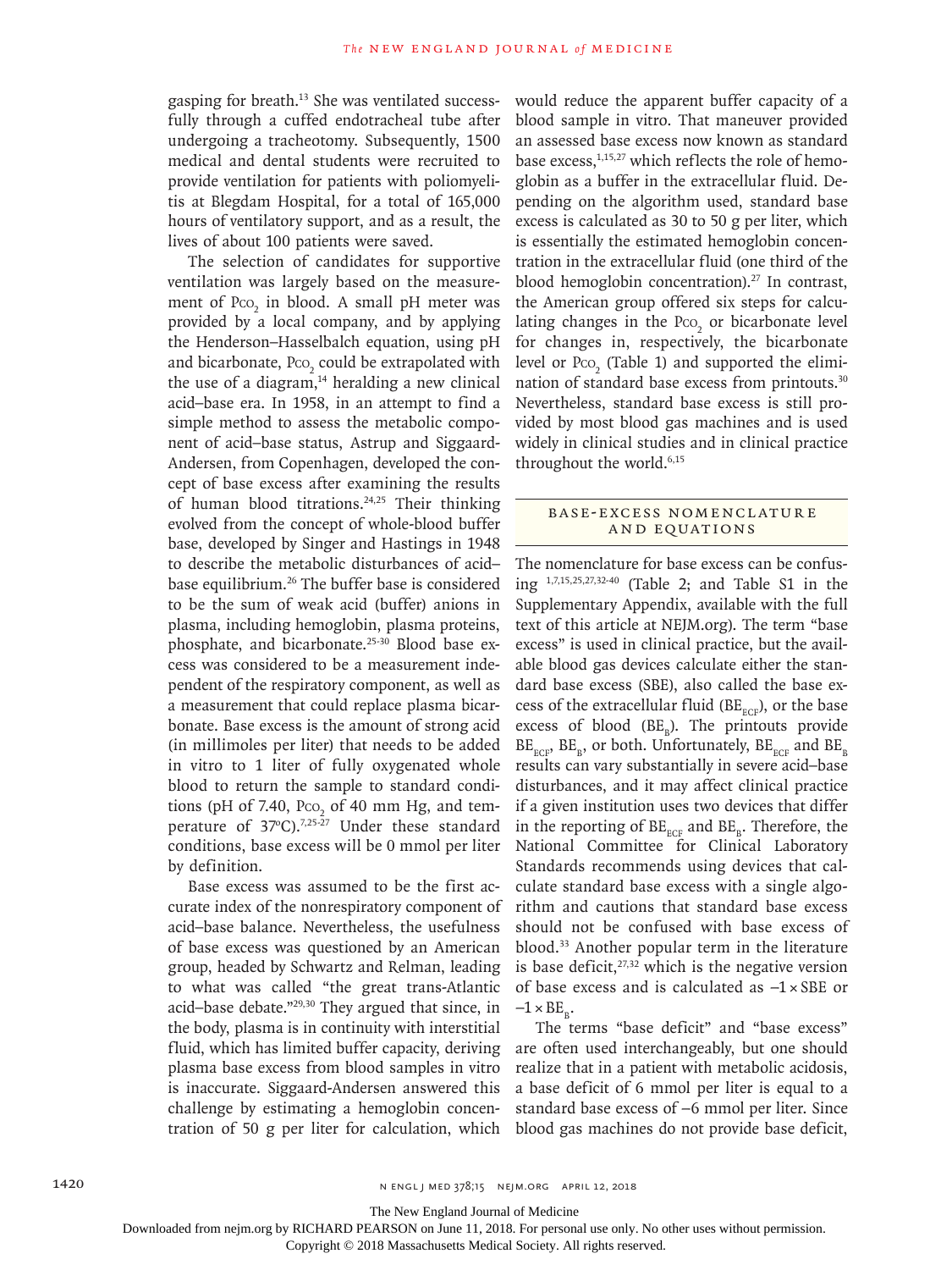**Table 1. Secondary ("Compensatory") Responses in Acid–Base Disorders as Indicated by Standard Base Excess (SBE) or Bicarbonate (HCO**<sup>3</sup> − **) Level.\***

| Condition                                                                                              | Paco <sub>2</sub> or SBE Secondary<br>Response | Paco <sub>2</sub> or HCO <sub>3</sub> <sup>-</sup> Secondary Response                                                |
|--------------------------------------------------------------------------------------------------------|------------------------------------------------|----------------------------------------------------------------------------------------------------------------------|
| Acute respiratory acidosis (pH decreased,<br>Paco <sub>2</sub> increased, $SBE = 0 \pm 2$ mmol/liter)  | $SBE = 0 \pm 2$ mmol/liter                     | Increase of 1 mmol/liter in $HCO_3^-$ for each 10 mm Hg increase<br>in Paco <sub>2</sub> above 40 mm Hg              |
| Acute respiratory alkalosis (pH increased,<br>Paco <sub>2</sub> decreased, $SBE = 0 \pm 2$ mmol/liter) | $SBE = 0 \pm 2$ mmol/liter                     | Decrease of 2 mmol/liter in $HCO_3$ <sup>-</sup> for each 10 mm Hg decrease<br>in Paco <sub>2</sub> below 40 mm Hg   |
| Chronic respiratory acidosis (pH decreased,<br>Paco <sub>2</sub> increased, SBE increased)             | $SBE = 0.4 \times (Paco_2 - 40)$               | Increase of 4–5 mmol/liter in $HCO_3$ <sup>-</sup> for each 10 mm Hg increase<br>in Paco <sub>2</sub> above 40 mm Hg |
| Chronic respiratory alkalosis (pH increased,<br>Paco <sub>2</sub> decreased, SBE decreased)            | $SBE = 0.4 \times (Paco_2 - 40)$               | Decrease of 4–5 mmol/liter in $HCO_3^-$ for each 10 mm Hg<br>decrease in Paco <sub>2</sub> below 40 mm Hg            |
| Metabolic acidosis (pH decreased, Paco <sub>2</sub><br>decreased, SBE decreased)                       | $\Delta$ Paco <sub>2</sub> = SBE               | Expected Paco <sub>2</sub> = $1.5 \times$ [HCO <sub>3</sub> <sup>-</sup> ] + 8±2 mm Hg                               |
| Metabolic alkalosis (pH increased, Paco <sub>2</sub><br>increased, SBE increased)                      | $\Delta$ Paco <sub>2</sub> = 0.6 $\times$ SBE  | Expected Paco <sub>2</sub> = $0.7 \times ($ [HCO <sub>3</sub> <sup>-</sup> ] – 24) + 40±2 mm Hg                      |

 $*$  For the partial pressure of arterial carbon dioxide (Paco<sub>2</sub>) or SBE secondary response and for the Paco<sub>2</sub> or HCO<sub>3</sub><sup>-</sup> secondary response, certain changes are expected in primary acid–base disorders according to the calculations shown. Mixed disturbances may be diagnosed if the  $s$ econdary response to the primary process is outside the expected range<sup>31</sup> (e.g., in cases of respiratory acidosis, superimposed metabolic alkalosis or acidosis may be diagnosed if the calculated SBE or HCO $_3^-$  is greater or less than predicted, respectively). The secondary responses for respiratory acidosis and respiratory alkalosis are metabolic, and the secondary responses for metabolic acidosis and metabolic alkalosis are respiratory. To convert the values for Paco<sub>2</sub> from millimeters of mercury to kilopascals, divide by 7.5006. The delta symbol denotes "change in."

| Table 2. Nomenclature and Equations for Base Excess (BE).* |                                                                                                                  |                                                                                                                                                                                                                     |  |  |
|------------------------------------------------------------|------------------------------------------------------------------------------------------------------------------|---------------------------------------------------------------------------------------------------------------------------------------------------------------------------------------------------------------------|--|--|
| Term                                                       | Equation                                                                                                         | <b>Comments</b>                                                                                                                                                                                                     |  |  |
| <b>Buffer</b> base                                         | Normal buffer base in mmol/liter= $41.7 + 0.42 \times$<br>Hb in $g/100$ ml                                       | The buffer base (reintroduced in 1983 by Stewart as strong<br>ion difference <sup>4</sup> ) is the sum of weak acid (buffer) anions<br>in plasma, including Hb, plasma proteins, phosphate,<br>and $HCO_3^{-25.30}$ |  |  |
| Van Slyke equation                                         | $BE = (HCO3-24.4) + (2.3 \times Hb + 7.7) \times (pH – 7.4) \times$<br>$(1 - 0.023 \times Hb)$                   | Arterial blood gas analyzers use algorithms mostly based<br>on the Van Slyke equation. <sup>1,34</sup>                                                                                                              |  |  |
| $BEB$ , actual BE, or in vitro<br>measure                  | $BE_B = (1 - 0.014 \times ctHb) \times [(HCO_3^- act - 24.8) +$<br>$(7.7 + 1.43 \times ctHb) \times (pH - 7.40)$ | In this equation, ctHb is the total concentration of Hb<br>(deoxyhemoglobin, oxyhemoglobin, carboxyhemo-<br>globin, and methemoglobin) in the blood. <sup>36</sup>                                                  |  |  |
| Actual $HCO3$                                              | $HCO_3^-$ act = 0.0307 $\times$ Pco <sub>2</sub> $\times$ 10 <sup>(pH-6.105)</sup>                               | Arterial $HCO3$ obtained from blood gas analyzers is cal-<br>culated according to complex formulas, including<br>correction factors for Hb and oxygen saturation. <sup>33</sup>                                     |  |  |
| fluid ( $BE_{ECF}$ ), or in vivo<br><b>BF</b>              | SBE, BE of the extracellular $SBE = HCO_3^-$ act $-24.8 + [16.2 \times (pH - 7.40)]$                             | SBE is more representative in vivo than $BE_B$ ; the value of<br>16.2 is an approximation of the nonbicarbonate buf-<br>fers in extracellular fluid. <sup>30,32-34</sup>                                            |  |  |
| Base deficit                                               | $BD = -1 \times SBE$                                                                                             | Base deficit (the negative version of SBE) is not provided<br>by blood gas machines but is often used in the litera-<br>ture instead of SBE. <sup>6,27,32</sup>                                                     |  |  |

\* Blood gas devices provide SBE, base excess of blood (BE<sub>B</sub>), or both. SBE and BE<sub>B</sub> can differ substantially.<sup>40</sup> The National Committee for Clinical Laboratory Standards recommends using a standard equation for SBE — that is, SBE=HCO3<sup>-</sup> act−24.8+16.2×(pH−7.40) — and not confusing SBE with BE $_{\rm B}$ .33 BD denotes base deficit, ctHb total concentration of hemoglobin, Hb hemoglobin, HCO3 $^{-}$ act actual bicarbonate, and  $Pco<sub>2</sub>$  partial pressure of carbon dioxide.

the standard base excess is used in this review. gas analyzers use algorithms that differ slightly To calculate standard base excess, the com-according to the manufacturer but are mostly monly used commercially available arterial blood based on the Van Slyke equation (Table 2).<sup>1,25</sup>

N ENGL | MED 378;15 NEJM.ORG APRIL 12, 2018 1421

The New England Journal of Medicine

Downloaded from nejm.org by RICHARD PEARSON on June 11, 2018. For personal use only. No other uses without permission.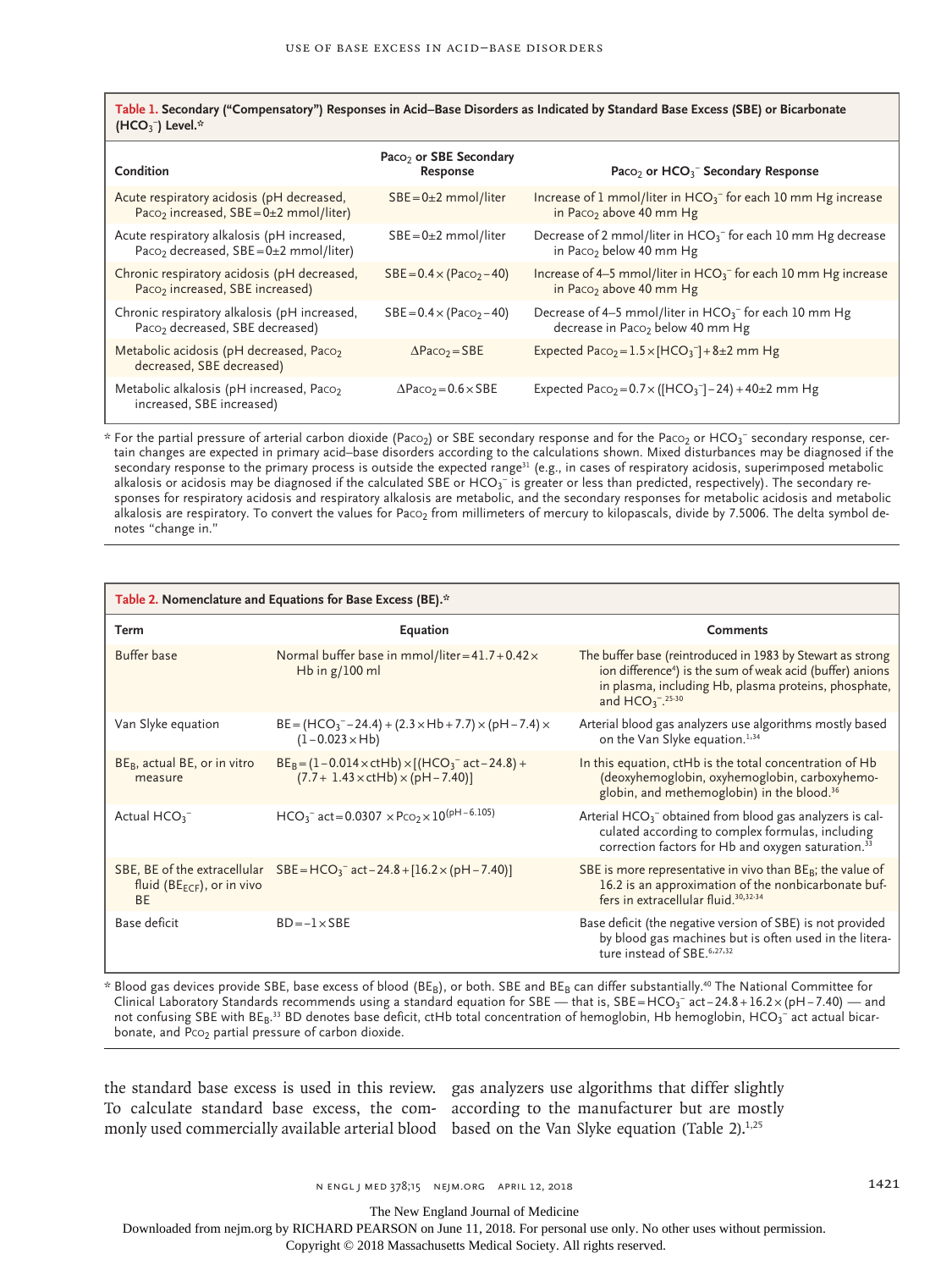#### **The NEW ENGLAND JOURNAL of MEDICINE**



AG denotes anion gap, the delta symbol "change in," Paco<sub>2</sub> partial pressure of arterial carbon dioxide, and SBE standard base excess.

## Use of Base Excess

To diagnose an acid–base disorder, a three-step ( $Paco<sub>2</sub>$ ), and  $0±2$  mmol per liter for standard approach is feasible with the base-excess meth-base excess. These baseline measures may be od. The first step is to evaluate standard base different for an individual patient. excess in relation to pH and  $P_{\text{CO}_2}$  (Figs. 1 and 2

reference values are 7.40 for pH, 40 mm Hg for the partial pressure of arterial carbon dioxide

and Table 1). For the purposes of this review, the response (Figs. 1 and 2 and Table 1). $3,31,38$  The The next step is to determine the secondary

1422 **n engl j med 378;15 nejm.org April 12, 2018** 

The New England Journal of Medicine

Downloaded from nejm.org by RICHARD PEARSON on June 11, 2018. For personal use only. No other uses without permission.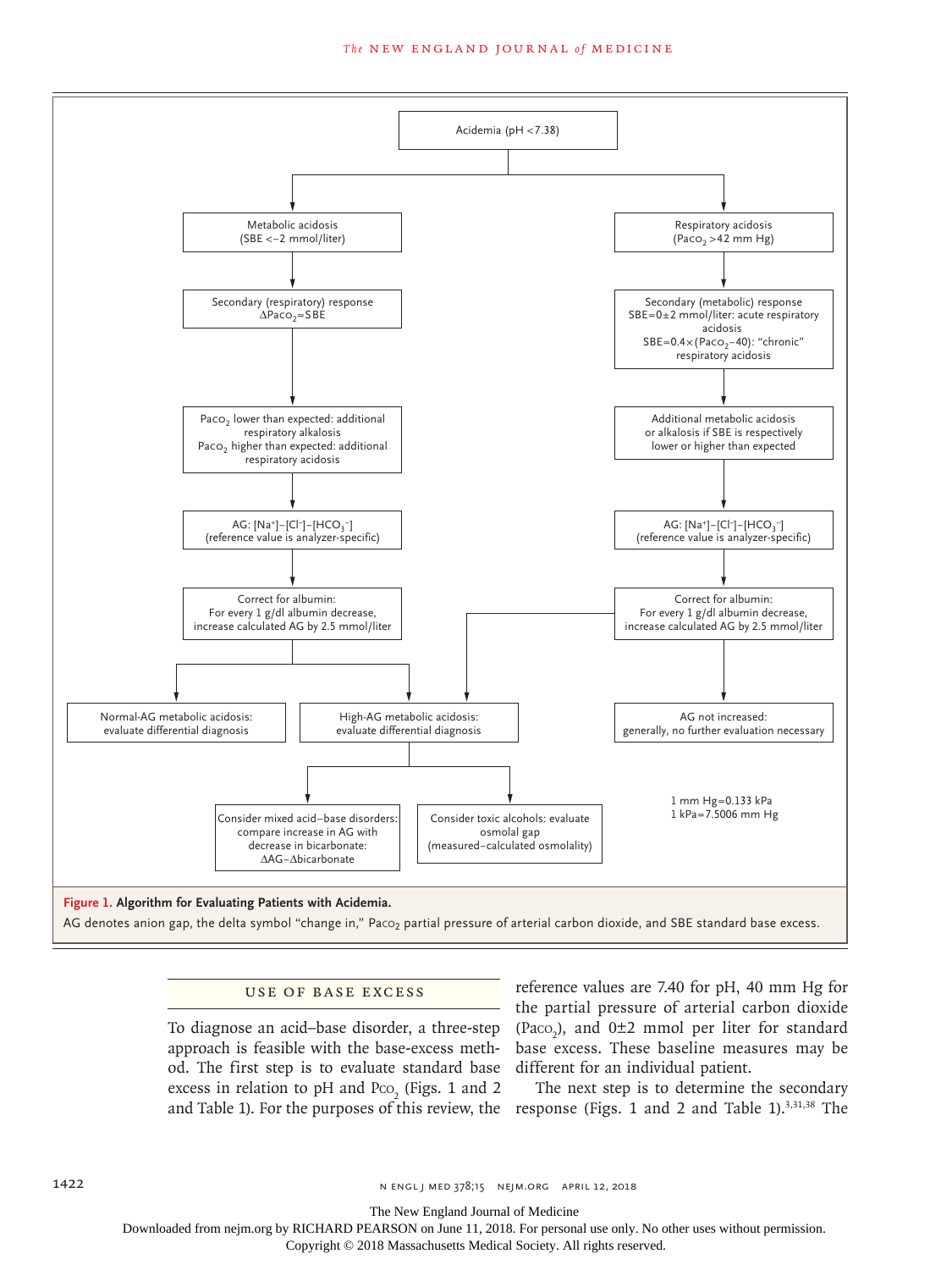

four primary acid–base disorders (respiratory acidosis, respiratory alkalosis, metabolic acidosis, and metabolic alkalosis) are shown in Table 1. In the presence of an acid–base disorder that alters pH, physiological processes occur that tend to restore pH to normal. These changes are considered compensatory. For instance, a metabolic acidosis causes immediate hyperventilation, and a new steady-state  $Paco_2$  is reached within hours. When respiratory abnormalities persist, metabolic compensation occurs slowly, and it takes 2 to 5 days for the plasma bicarbonate level or standard base excess to reach a new steady-state level. A respiratory change is labeled as "acute" or "chronic" on the basis of whether a secondary change in standard base excess meets specific criteria (Table 1 and Figs. 1 and  $2$ ).<sup>3,31,38</sup> Mixed acid–base disorders are those in which the secondary response differs from that which would be expected.3 As an example, a patient with diabetic ketoacidosis and severe vomiting has a mixed metabolic acidosis and alkalosis.

Respiratory disorders should be differentiated as acute, chronic, or mixed disorders. The patient's history is particularly important in this respect (e.g., a pregnant woman should have a chronic respiratory alkalosis), but often a specific time frame cannot be determined from the patient's description. In such cases, we assume that calculations will help determine the duration of the respiratory disorder, although these calculations may not always be correct.<sup>3</sup>

The third step is to partition (divide up) standard base excess or evaluate the anion gap, in order to consider mixed metabolic acid–base disorders (Figs. 1 and 2 and Table 3).<sup>10,31,41-44</sup> The partitioning approach is illustrated in the case vignette that accompanies Table 3. An easier diagnostic approach, which can replace the comprehensive partitioning calculations, is to evaluate the anion gap. Mixed acid–base disturbances occur frequently, and one should therefore always rule out mixed metabolic acid–base disturbances if the anion gap is increased.3,38

The New England Journal of Medicine

Downloaded from nejm.org by RICHARD PEARSON on June 11, 2018. For personal use only. No other uses without permission.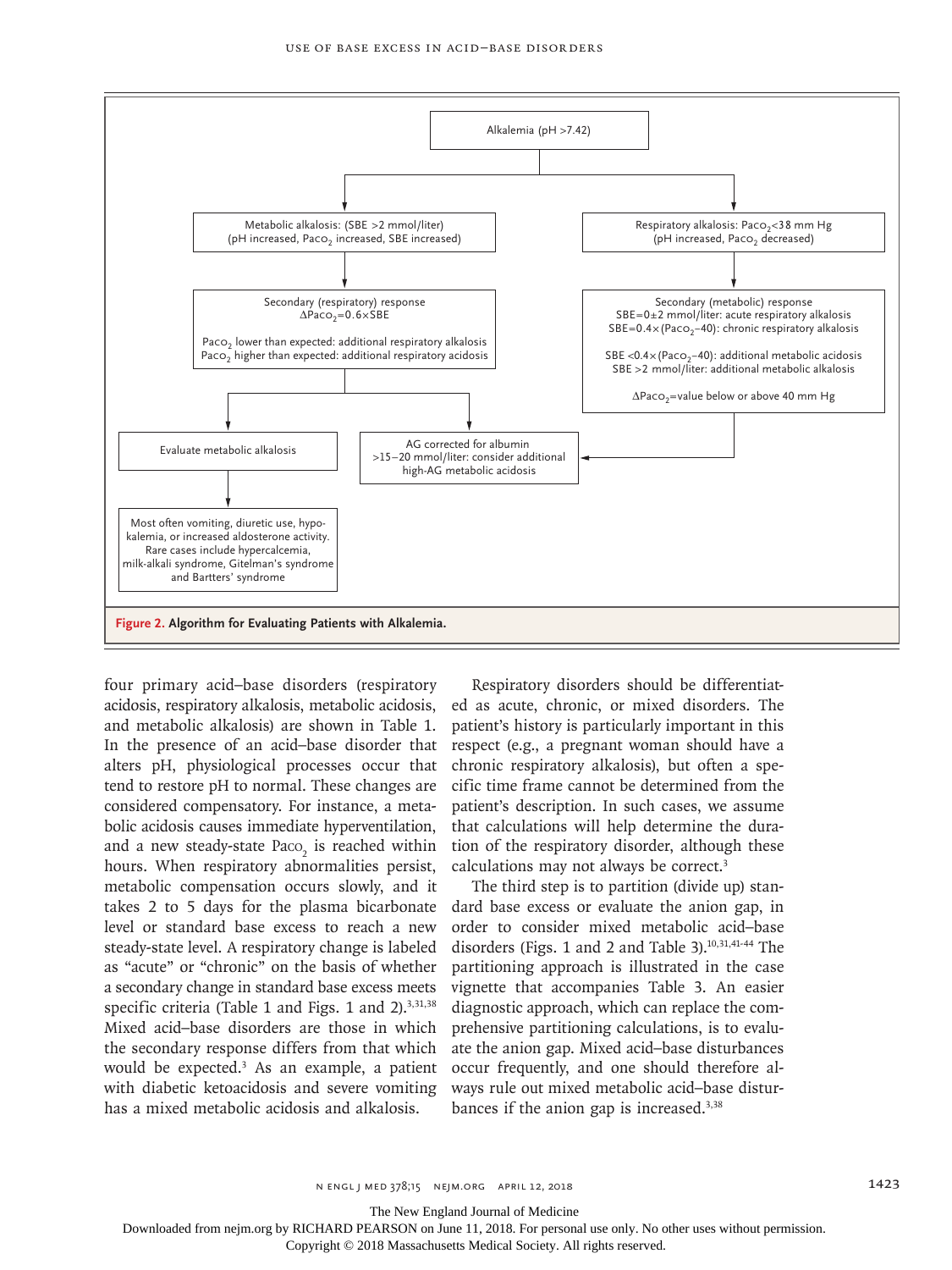| Table 3. Partitioning of SBE.*                |                                                                                               |                                                                                                                                                                              |  |  |
|-----------------------------------------------|-----------------------------------------------------------------------------------------------|------------------------------------------------------------------------------------------------------------------------------------------------------------------------------|--|--|
| <b>SBE Partition</b>                          | Equation                                                                                      | <b>Comments</b>                                                                                                                                                              |  |  |
| SBE due to free water<br>(SBE <sub>FW</sub> ) | Free water effect (based on sodium) =<br>$0.3 \times (Na - 140)$                              |                                                                                                                                                                              |  |  |
| SBE due to chloride<br>(SBE <sub>Cl</sub> )   | Chloride effect corrected for sodium $=$<br>$104 - (Cl \times 140 \div Na)$                   | Sodium and chloride change in tandem<br>according to the water content of<br>plasma; therefore, an adjustment for<br>chloride is made when the sodium<br>content is changed. |  |  |
| SBE due to albumin<br>(SBE <sub>alb</sub> )   | Albumin effect (mmol/liter) =<br>$(0.148 \times pH - 0.818) \times (40 - albumin in g/liter)$ | An albumin level of 40 g/liter is used as a<br>normal level.                                                                                                                 |  |  |
| SBE due to unmeasured<br>anions               | Unmeasured anion effect=<br>$SBE-SBE_{FW} - SBE_{Cl} - SBE_{slb}$                             |                                                                                                                                                                              |  |  |

\* SBE can be partitioned into its four distinct components in order to determine the combined acid–base disorders.10,41,42 In the partitioning equations, one assumes that the patient initially had a sodium level of 140 mmol per liter, a chloride level of 104 mmol per liter, and an albumin level of 40 g per liter. The partitioning approach is illustrated by the following case vignette. A 48-year-old man with type 1 diabetes was admitted with vomiting. The plasma sodium level was 144 mmol per liter, and the chloride level was 93 mmol per liter. Arterial blood gas values were as follows: pH, 7.53; Paco<sub>2</sub>, 32 mm Hg; HCO<sub>3</sub>-, 27 mmol per liter; and SBE, 4.7 mmol per liter. Other plasma values included a glucose level of 448 mg per deciliter (24.9 mmol per liter) and an albumin level of 30 g per liter. The value for urinary ketones exceeded 80 mg per deciliter. The anion gap (Na<sup>+</sup>−Cl<sup>−</sup>−HCO<sub>3</sub>¯), corrected for albumin, was 26.5 mmol per liter. The increased pH and SBE suggest a metabolic alkalosis. However, the high anion gap reveals an additional metabolic acidosis, despite a pH above 7.4. In this case, two metabolic disorders coexist: diabetic ketoacidosis and metabolic alkalosis due to vomiting. Because of the predominant alkalotic component, the pH exceeded 7.4, indicating ketoalkalosis.<sup>43,44</sup> In this patient, the components of SBE are as follows: SBE<sub>FW</sub> =  $0.3 \times (Na - 140)$  =  $0.3 \times (144 - 140)$  = 1.2; SBE<sub>Cl</sub> = 104 −  $(Cl \times 140 + Na) = 104 - (93 \times 140 + 144) = 13.6$ ;  $SE_{alb} = 0.296 \times (40 - 100)$  albumin in grams per liter) = 0.296 × (40−30) = 2.96; SBE due to unmeasured anions=4.7− 1.2− 13.6−2.96=−13.06 mmol per liter. The large negative value indicates a high level of anions, suggesting metabolic acidosis in addition to metabolic alkalosis, despite a pH above 7.4 and a positive SBE. Evaluation of the anion gap can be substituted for these comprehensive calculations. The anion gap corrected for albumin is 26.5 mmol per liter. If the initial anion gap in the patient was approximately 12 mmol per liter, there was an increase of 14.5 mmol per liter (which is close to the −13.06 mmol per liter calculated above for SBE due to unmeasured anions); the increase was most likely due to an increase in the beta-hydroxybutyrate level in diabetic ketoacidosis.

### Two Case Examples

Patient 1, a 54-year-old man with cirrhosis of the liver, was admitted to the hospital for drainage of ascites. The plasma sodium level was 129 mmol per liter, chloride 101 mmol per liter, and albumin 3.0 g per deciliter. The arterial blood pH was 7.44, and the  $Paco_2$  was 30 mm Hg. The bicarbonate level was 19.7 mmol per liter, and the standard base excess was −3.8 mmol per liter, with a partial pressure of arterial oxygen  $(Pao_2)$ of 80 mm Hg.

In this patient, the high pH, the low Paco, and a standard base excess below −2 mmol per liter suggest a chronic respiratory alkalosis (Table 1). The anion gap corrected for albumin was 10.8 mmol per liter. These results probably indicate a chronic respiratory alkalosis because the anion gap was normal and an expected standard base excess of −4 mmol per liter, calculated as  $0.4 \times (Paco_2-40)$ , was close to the measured standard base excess of −3.8 mmol per liter. The chronic hyperventilation was probably the effect of reduced metabolism of progesterone by the liver, with activated progesterone receptors in the central nervous system leading to increased ventilation.45-47 The hypoxemia may have been caused by a hepatopulmonary syndrome, especially if symptoms of positional dyspnea and hypoxemia occurred when the patient was upright and resolved with recumbency (platypnea and orthodeoxia, respectively).47

Patient 2, an 86-year-old woman, was admitted with respiratory failure due to a stroke. The pH was 7.33, the  $Paco_2$  was 86 mm Hg, and the bicarbonate level was 43.3 mmol per liter. The standard base excess was 16.6 mmol per liter. The plasma sodium level was 146 mmol per liter, and the chloride level was 96 mmol per liter.

The low pH, the high  $Paco<sub>2</sub>$ , and a standard base excess above 2 mmol per liter suggest a chronic respiratory acidosis (Table 1). One thus

The New England Journal of Medicine

Downloaded from nejm.org by RICHARD PEARSON on June 11, 2018. For personal use only. No other uses without permission.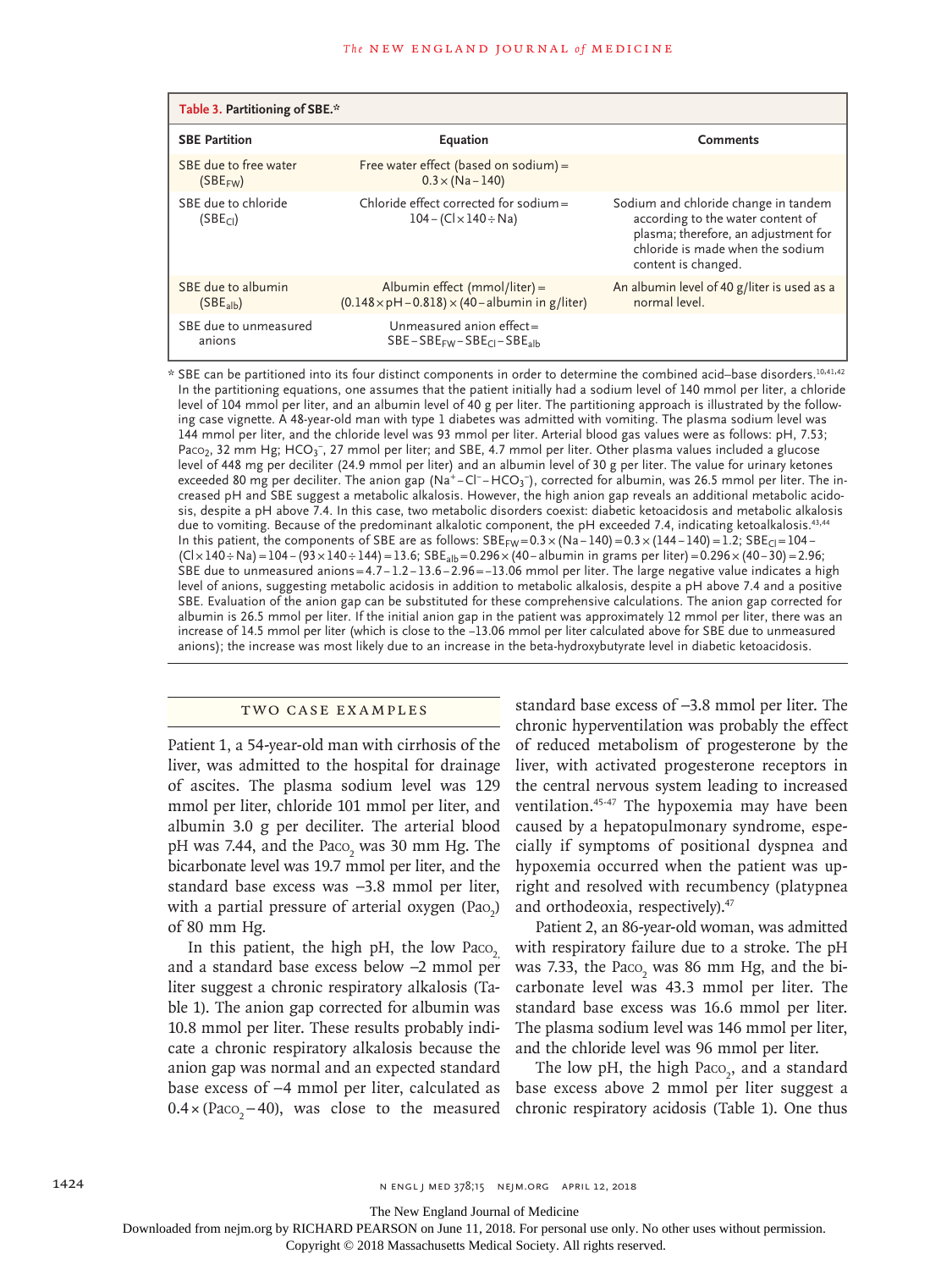expects the standard base excess, calculated as  $0.4 \times (P_{ACO_2} - 40)$ , to be  $0.4 \times (86 - 40)$ , or 18.4 mmol per liter. The patient's standard base excess of 16.6 mmol per liter is close to this value, but a lower-than-expected standard base excess may be the result of an additional metabolic acidosis.

## BASE EXCESS IN THE ACUTE CARE SETTING

Early recognition of hypovolemic shock in patients with trauma is one of the most challenging tasks in the acute care setting. During shock, anaerobic metabolism is reflected by the serum lactate level. In contrast, the standard base excess is a calculated value, which is influenced not only by lactic acidosis but also by other factors, such as minute ventilation and various therapies, including the administration of sodium bicarbonate and intravenous fluids.<sup>48</sup> The blood lactate level and standard base excess are the most commonly used circulating markers of systemic metabolic acidosis after an injury. There is still a debate about which measure is more useful in the acute care setting, $9,12,48,49$  but that may be less important for patient care, because blood gas machines often provide both measures so they can be evaluated concurrently.

There is an abundance of literature on the value of standard base excess as one of the most important tools in determining the severity of illness in the acute care setting.48-64 One study, involving more than 16,000 patients, compared standard base excess with the Advanced Trauma Life Support (ATLS) hypovolemic-shock classification, which combines heart rate, systolic blood pressure, and score on the Glasgow Coma Scale.50 Standard base excess was found to be superior for detecting hypovolemic shock and stratifying patients in hemorrhagic shock with respect to the need for early transfusion of blood products. Moreover, in patients with trauma, standard base excess predicts the risk of death significantly better than either vital signs or shock index.51 The use of standard base excess also appears to be superior to measurement of vital signs for rapid physiological assessment of patients with penetrating trauma.<sup>51</sup> These findings suggest that the value for standard base excess may be an indicator of hypoperfusion and a potentially unstable condition in patients who

do not have hypotension on admission; furthermore, it may be an independent predictor of the need for multiple transfusions in patients with major blunt trauma.52

In a recent systematic review of trauma studies that were conducted over a period of 25 years, a negative value for arterial standard base excess was consistently associated with clinically important injuries, major complications, and increased mortality.6 The odds ratio for the risk of death during hospitalization increased by 8 to 14% for each unit decrease in the value for arterial standard base excess. Despite advances in trauma care over the past 20 years, the arterial standard base excess remains useful in patients with trauma.6 Furthermore, in such patients, a standard base excess that is negative or becoming increasingly negative is considered to be predictive of transfusion requirements,<sup>53,54</sup> as well as of numerous shock-related complications, including a prolonged stay in the intensive care unit, renal failure, the acute respiratory distress syndrome, multiorgan failure, and acute lung injury.27,54-58 In the acute setting, standard base excess may also be correlated with the risk of potentially fatal coagulation disturbances in patients with trauma.58 Measurement of standard base excess in patients with multiple sources of trauma has become common practice in emergency rooms, since many trauma specialists see it as predictive and crucial for guiding resuscitation efforts.<sup>60</sup> In patients with burns, standard base excess may be useful both prognostically and in determining the end point of resuscitation efforts.<sup>27,61</sup> Key to the use of standard base excess is an assessment of the metabolic component of acid–base abnormalities through the estimation of the level of metabolic acidosis. A negative value below −6 mmol per liter indicates severe metabolic acidosis.<sup>6,57,62</sup>

Unfortunately, the studies of standard base excess in patients with trauma have several limitations. First, randomized, controlled trials have not been performed; thus, evidence is available solely from observational studies.<sup>6</sup> Second, most studies have had a substantial selection bias; for example, arterial standard base excess was often measured in less than 30% of patients.6,63,64 In addition, standard base excess values are influenced by hyperchloremic acidosis after the administration of isotonic saline, as

The New England Journal of Medicine

Downloaded from nejm.org by RICHARD PEARSON on June 11, 2018. For personal use only. No other uses without permission.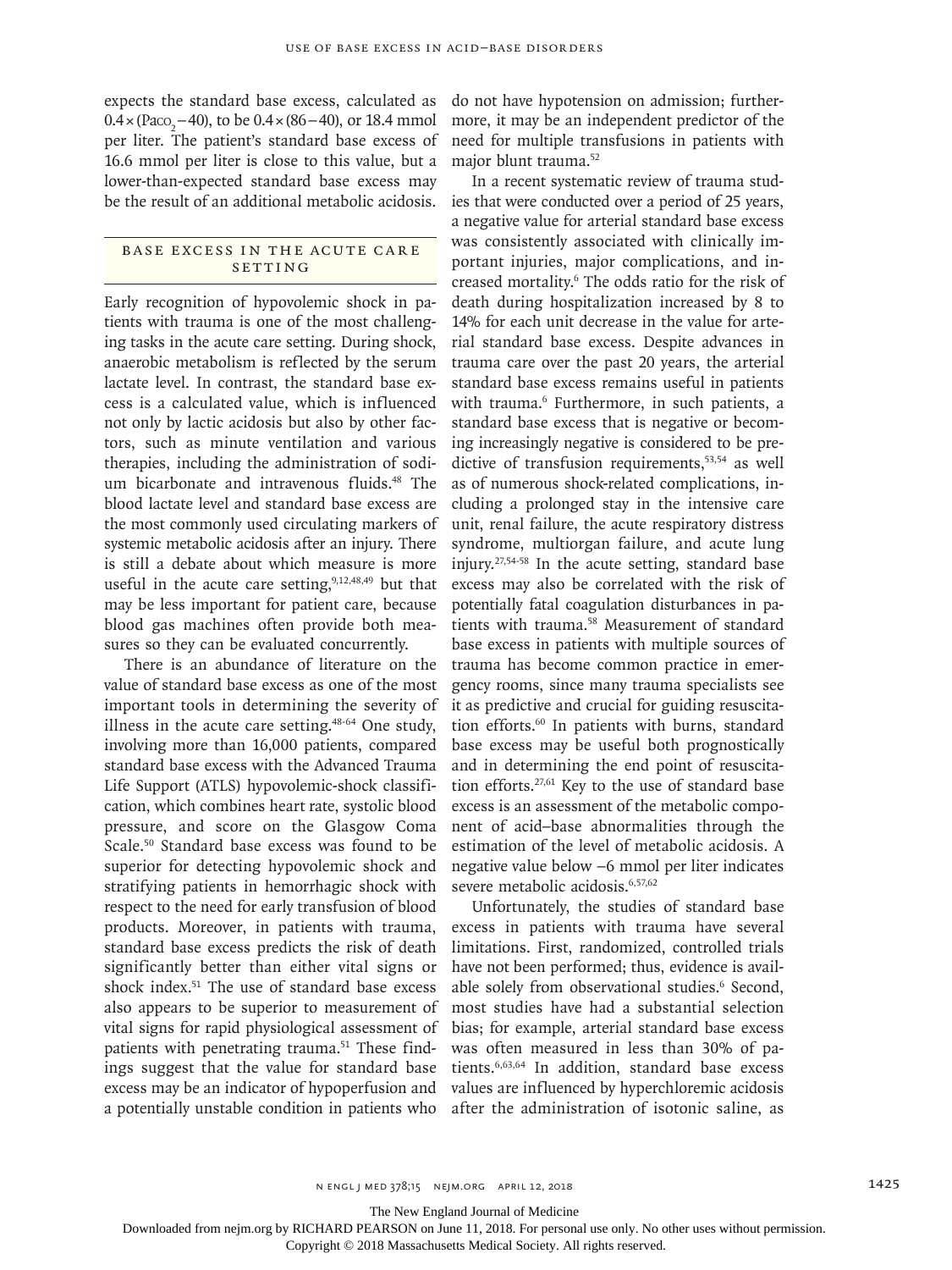well as by renal failure, diabetic ketoacidosis, and prolonged carbon dioxide retention.<sup>54</sup> In patients who have undergone fluid resuscitation in an ambulance and in those with preexisting renal failure, chronic respiratory disorders, or mixed acid–base disturbances, standard base excess values are easy to misinterpret. As an example, a patient with chronic respiratory acidosis will have a standard base excess of 4 mmol per liter when the  $Paco<sub>2</sub>$  has been increased by 10 mm Hg for a few days. If shock and additional metabolic acidosis develop, the standard base excess may become about 0 mmol per liter, suggesting the absence of a metabolic acid–base problem. In such cases, an increased anion gap may direct the clinician to diagnose a highanion-gap metabolic acidosis in combination with the respiratory acidosis. Therefore, if the acid–base disorder is carefully evaluated in individual cases, studies regarding standard base excess and trauma may be helpful in guiding clinical decision making.

The use of standard base excess has also been studied extensively in neonates and children, including neonates with asphyxia-related encephalopathy<sup>65</sup> and children with trauma.<sup>33,50,66</sup> Additional remarks about standard base excess in the pediatric setting are beyond the scope of this review.

In summary, standard base excess continues to be among the most commonly used markers in critical care units, both to diagnose metabolic acidosis and to guide resuscitation or therapy.67 In trauma care, standard base excess is rapidly obtainable, has been well studied, and seems to be superior to vital signs or pH as a resuscitation end point; however, any single acid–base value alone cannot be used as an end point. With the increased availability of blood gas analysis in point-of-care settings, standard base excess can be assessed simply and within full text of this article at NEJM.org.

minutes after a patient has been admitted to the emergency department.<sup>50,51</sup> Measurement of standard base excess usually requires arterial blood, which may be difficult to obtain in the acute care setting. Venous blood can be obtained more easily and more rapidly, and values for venous standard base excess generally correlate well with arterial values. $11,68$  The reason for this close correlation is that the arterial bicarbonate level is only slightly lower than the venous bicarbonate level and the difference between arterial and venous pH is too small to cause substantial changes in standard base excess.

## Conclusions

The standard base excess is a useful construct for evaluating acid–base disorders. Standard base excess is readily available from most blood gas printouts, and the four calculations of  $Paco<sub>2</sub>$  and standard base excess that are used to evaluate the secondary response in acid–base disorders are easier to remember and perform than the calculations in the physiological method. The usefulness of the standard base excess method in acid–base evaluation is improved when combined with the anion gap. Standard base excess may have a role in the initial assessment of and prognosis for acutely ill patients. The terminology surrounding base excess may be confusing, but with some background knowledge, the concept is easy to apply in clinical practice. Clinicians should remember that standard base excess calculations are accurate, but manufacturers of blood gas devices should standardize the standard base excess equation and use only the standard base excess calculation recommended by the National Committee for Clinical Laboratory Standards.<sup>33</sup>

Disclosure forms provided by the author are available with the

### **References**

**1.** Kofstad J. Base excess: a historical review — has the calculation of base excess been more standardised the last 20 years? Clin Chim Acta 2001;307:193-5.

**3.** Berend K, de Vries APJ, Gans ROB. Physiological approach to assessment of

acid–base disturbances. N Engl J Med 2014; 371:1434-45.

**4.** Stewart PA. Modern quantitative acidbase chemistry. Can J Physiol Pharmacol 1983;61:1444-61.

**5.** Seifter JL. Integration of acid–base and electrolyte disorders. N Engl J Med 2014;371:1821-31.

**6.** Ibrahim I, Chor WP, Chue KM, et al. Is arterial base deficit still a useful prognostic marker in trauma? A systematic review. Am J Emerg Med 2016;34:626-35. **7.** Schiraldi F, Guiotto G. Base excess, strong ion difference, and expected compensations: as simple as it is. Eur J Emerg Med 2014;21:403-8.

**8.** Park M, Maciel AT, Noritomi DT, Pontes de Azevedo LC, Taniguchi LU, da Cruz Neto LM. Effect of PaCO2 variation on standard base excess value in criti-

The New England Journal of Medicine

Downloaded from nejm.org by RICHARD PEARSON on June 11, 2018. For personal use only. No other uses without permission.

**<sup>2.</sup>** Prough DS, White RT. Acidosis associated with perioperative saline administration: dilution or delusion? Anesthesiology 2000;93:1167-9.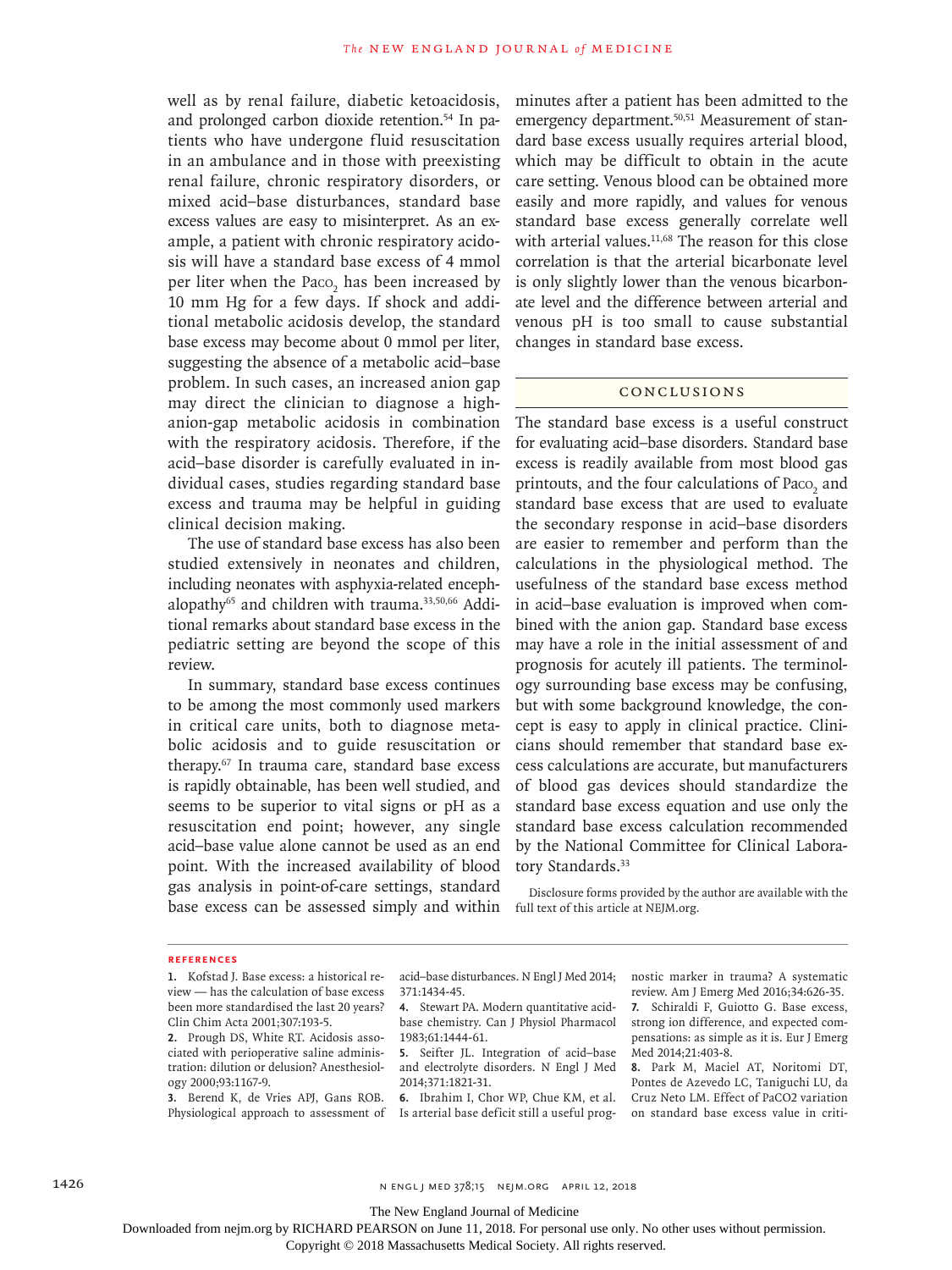cally ill patients. J Crit Care 2009;24:484- 91.

**9.** Seo MH, Choa M, You JS, et al. Hypoalbuminemia, low base excess values, and tachypnea predict 28-day mortality in severe sepsis and septic shock patients in the emergency department. Yonsei Med J 2016;57:1361-9.

**10.** Yasuda K, Hayashi M, Murayama M, Yamakita N. Acidosis-induced hypochloremic alkalosis in diabetic ketoacidosis confirmed by the modified base excess method. J Clin Endocrinol Metab 2016; 101:2390-5.

**11.** Wijaya R, Ng JH, Ong L, Wong AS. Can venous base excess replace arterial base excess as a marker of early shock and a predictor of survival in trauma? Singapore Med J 2016;57:73-6.

**12.** Davis JW, Dirks RC, Kaups KL, Tran P. Base deficit is superior to lactate in trauma. Am J Surg 2018 January 31 (Epub ahead of print).

**13.** West JB. The physiological challenges of the 1952 Copenhagen poliomyelitis epidemic and a renaissance in clinical respiratory physiology. J Appl Physiol (1985) 2005;99:424-32.

**14.** Astrup PB, Severinghaus JW. The history of blood gases, acids and bases. Copenhagen: Munksgaard, 1986.

**15.** Story DA. Bench-to-bedside review: a brief history of clinical acid-base. Crit Care 2004;8:253-8.

**16.** Van Slyke DD. Some points of acidbase history in physiology and medicine. Ann N Y Acad Sci 1966;133:5-14.

**17.** Andersen EW, Ibsen B. The anaesthetic management of patients with poliomyelitis and respiratory paralysis. Br Med J 1954;1:786-8.

**18.** Astrup P, Gøtzche H, Neukirch F. Laboratory investigations during treatment of patients with poliomyelitis and respiratory paralysis. Br Med J 1954;1: 780-6.

**19.** Bower AG, Bennett VR, Dillon JB, Axelrod B. Investigation on the care and treatment of poliomyelitis patients. Ann West Med Surg 1950;4:561-82.

**20.** Bower AG, Bennett VR, Dillon JB, Axelrod B. Investigation on the care and treatment of poliomyelitis patients. II. Physiological studies of various treatment procedures and mechanical equipment. Ann West Med Surg 1950;4:686-716.

**21.** Ibsen B. The anaesthetist's viewpoint on the treatment of respiratory complications in poliomyelitis during the epidemic in Copenhagen, 1952. Proc R Soc Med 1954;47:72-4.

**22.** Jungner I, Laurent B. The poliomyelitis epidemic in Stockholm 1953: biochemical laboratory investigations. Acta Med Scand Suppl 1956;316:71-9.

**23.** Lassen HCA. A preliminary report on the 1952 epidemic of poliomyelitis in Copenhagen with special reference to the treatment of acute respiratory insufficiency. Lancet 1953;1:37-41.

**24.** Severinghaus JW. The invention and development of blood gas analysis apparatus. Anesthesiology 2002;97:253-6.

**25.** Siggaard-Andersen O, Fogh-Andersen N. Base excess or buffer base (strong ion difference) as measure of a non-respiratory acid-base disturbance. Acta Anaesthesiol Scand Suppl 1995;107:123-8.

**26.** Singer RB, Hastings AB. An improved clinical method for the estimation of disturbances of the acid-base balance of human blood. Medicine (Baltimore) 1948; 27:223-42.

**27.** Juern J, Khatri V, Weigelt J. Base excess: a review. J Trauma Acute Care Surg 2012;73:27-32.

**28.** Andersen OS. The pH-log pCO2 blood acid-base nomogram revised. Scand J Clin Lab Invest 1962;14:598-604.

**29.** Severinghaus JW. Siggaard-Andersen and the "Great Trans-Atlantic Acid-Base Debate." Scand J Clin Lab Invest Suppl 1993;214:99-104.

**30.** Schwartz WB, Relman AS. A critique of the parameters used in the evaluation of acid-base disorders — whole-blood buffer base and standard bicarbonate compared with blood pH and plasma bicarbonate concentration. N Engl J Med 1963;268:1382-8.

**31.** Schlichtig R, Grogono AW, Severinghaus JW. Human PaCO2 and standard base excess compensation for acid-base imbalance. Crit Care Med 1998;26:1173- 9.

**32.** Knutzen L, Svirko E, Impey L. The significance of base deficit in acidemic term neonates. Am J Obstet Gynecol 2015;213(3):373.e1-373.e7.

**33.** Blood gas and pH analysis and related measurements: approved guideline. NCCLS document no. C46. Wayne, PA: National Committee for Clinical Laboratory Standards, 2001.

**34.** Morgan TJ, Clark C, Endre ZH. Accuracy of base excess — an in vitro evaluation of the Van Slyke equation. Crit Care Med 2000;28:2932-6.

**35.** Ross MG, Jessie M, Amaya K, et al. Correlation of arterial fetal base deficit and lactate changes with severity of variable heart rate decelerations in the nearterm ovine fetus. Am J Obstet Gynecol 2013;208(4):285.e1-285.e6.

**36.** Mokarami P. Pitfalls in interpreting umbilical cord blood gases and lactate at birth (Ph.D. thesis). Malmo, Sweden: Lund University, 2013.

**37.** Astrup P, Jorgensen K, Andersen OS, Engel K. The acid-base metabolism: a new approach. Lancet 1960;1:1035-9.

**38.** Adrogué HJ, Gennari FJ, Galla JH, Madias NE. Assessing acid-base disorders. Kidney Int 2009;76:1239-47.

**39.** Peake MJ, White GH. Arterial blood gas analysis: selecting the clinically appropriate option for calculating base excess. Ann Clin Biochem 2002;39:614-5.

**40.** Nakamaru K, Hatakeyama N, Yamada M, Yamazaki M. Comparison of bicarbonate and base excess values analyzed by four different blood gas analyzers. J Anesth 2007;21:429-32.

**41.** Funk GC, Doberer D, Kneidinger N, Lindner G, Holzinger U, Schneeweiss B. Acid-base disturbances in critically ill patients with cirrhosis. Liver Int 2007;27: 901-9.

**42.** Maciel AT, Park M. Differences in acidbase behavior between intensive care unit survivors and nonsurvivors using both a physicochemical and a standard base excess approach: a prospective, observational study. J Crit Care 2009;24:477-83.

**43.** Jensen IW, Jensen S. Diabetic ketoalkalosis. Diabetes Care 1988;11:368-9.

**44.** Pape A, Nguyen HV, Flack JR. Recurrent diabetic ketoalkalosis in a patient with Type 1 diabetes mellitus and severe gastroparesis. Diabet Med 2010;27:607-8. **45.** Bayliss DA, Cidlowski JA, Millhorn DE. The stimulation of respiration by progesterone in ovariectomized cat is mediated by an estrogen-dependent hypothalamic mechanism requiring gene expression. Endocrinology 1990;126:519-27.

**46.** Passino C, Giannoni A, Mannucci F, et al. Abnormal hyperventilation in patients with hepatic cirrhosis: role of enhanced chemosensitivity to carbon dioxide. Int J Cardiol 2012;154:22-6.

**47.** Tumgor G. Cirrhosis and hepatopulmonary syndrome. World J Gastroenterol 2014;20:2586-94.

**48.** Gale SC, Kocik JF, Creath R, Crystal JS, Dombrovskiy VY. A comparison of initial lactate and initial base deficit as predictors of mortality after severe blunt trauma. J Surg Res 2016;205:446-55.

**49.** Maegele M, Lefering R, Wafaisade A, et al. Revalidation and update of the TASH-Score: a scoring system to predict the probability for massive transfusion as a surrogate for life-threatening haemorrhage after severe injury. Vox Sang 2011; 100:231-8.

**50.** Mutschler M, Nienaber U, Brockamp T, et al. Renaissance of base deficit for the initial assessment of trauma patients: a base deficit-based classification for hypovolemic shock developed on data from 16,305 patients derived from the Trauma-Register DGU. Crit Care 2013;17(2):R42.

**51.** Dunham MP, Sartorius B, Laing GL, Bruce JL, Clarke DL. A comparison of base deficit and vital signs in the early assessment of patients with penetrating trauma in a high burden setting. Injury 2017;48:1972-7.

**52.** Söderlund T, Ikonen A, Pyhältö T, Handolin L. Factors associated with inhospital outcomes in 594 consecutive patients suffering from severe blunt chest trauma. Scand J Surg 2015;104:115-20.

The New England Journal of Medicine

Downloaded from nejm.org by RICHARD PEARSON on June 11, 2018. For personal use only. No other uses without permission.